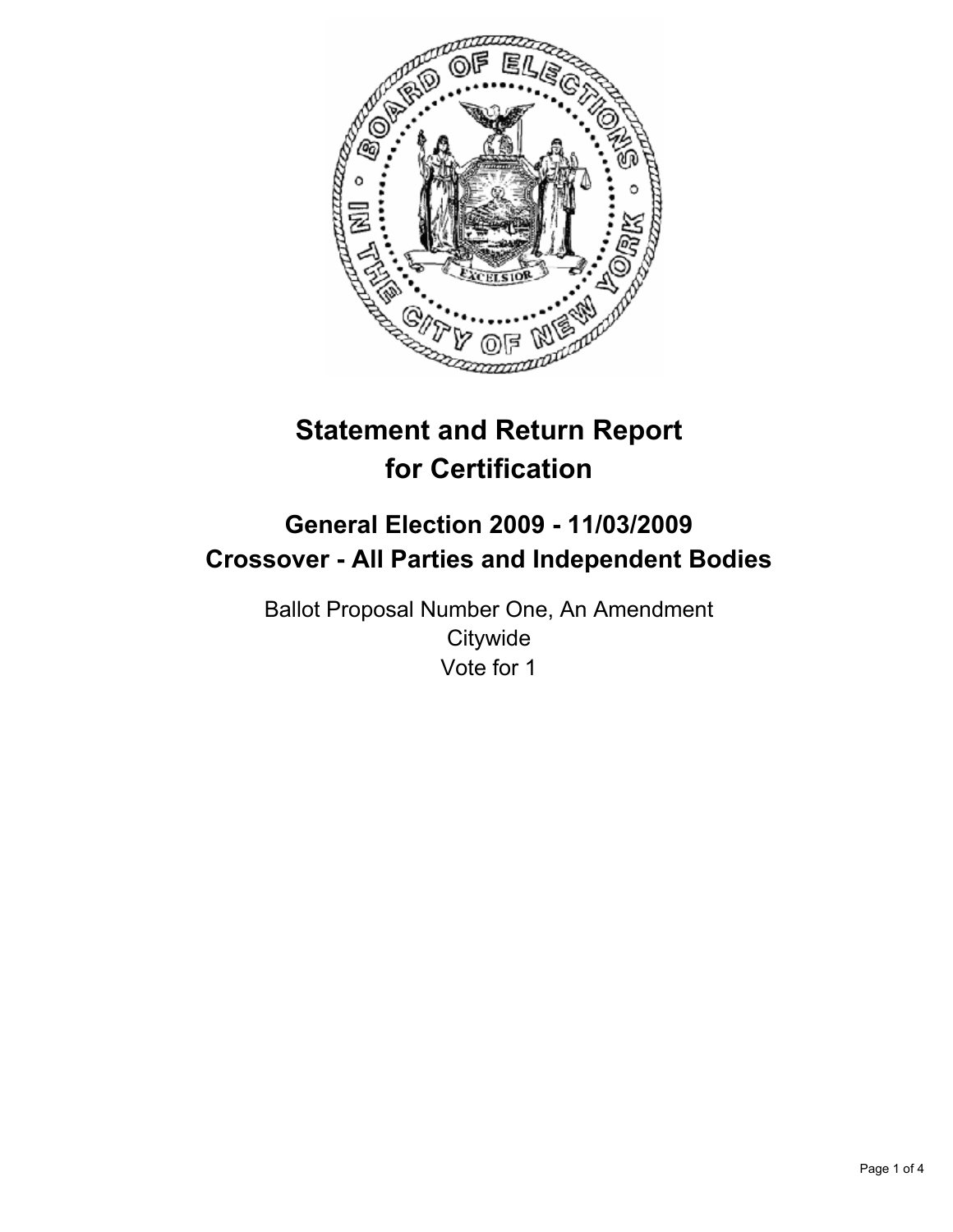

### **New York County**

| PUBLIC COUNTER       | 281,401 |
|----------------------|---------|
| <b>EMERGENCY</b>     | 964     |
| ABSENTEE/MILITARY    | 5,513   |
| <b>AFFIDAVIT</b>     | 3,728   |
| <b>Total Ballots</b> | 291,606 |
| <b>YES</b>           | 45,195  |
| <b>NO</b>            | 21,879  |
| <b>Total Votes</b>   | 67,074  |
| Unrecorded           | 224,532 |

#### **Bronx County**

| PUBLIC COUNTER       | 143,992 |
|----------------------|---------|
| <b>EMERGENCY</b>     | 635     |
| ABSENTEE/MILITARY    | 2,610   |
| <b>AFFIDAVIT</b>     | 1,701   |
| <b>Total Ballots</b> | 148,938 |
| <b>YES</b>           | 12,308  |
| <b>NO</b>            | 7,843   |
| <b>Total Votes</b>   | 20,151  |
| Unrecorded           | 128,787 |

#### **Kings County**

| PUBLIC COUNTER       | 334,224 |
|----------------------|---------|
| <b>EMERGENCY</b>     | 3,183   |
| ABSENTEE/MILITARY    | 5,663   |
| AFFIDAVIT            | 4,240   |
| <b>Total Ballots</b> | 347,310 |
| <b>YES</b>           | 33,772  |
| <b>NO</b>            | 21,902  |
| <b>Total Votes</b>   | 55,674  |
| Unrecorded           | 291,636 |

#### **Queens County**

| PUBLIC COUNTER       | 296,324 |
|----------------------|---------|
| <b>EMERGENCY</b>     | 474     |
| ABSENTEE/MILITARY    | 5,940   |
| AFFIDAVIT            | 2,577   |
| <b>Total Ballots</b> | 305,315 |
| <b>YES</b>           | 36,155  |
| <b>NO</b>            | 22,264  |
| <b>Total Votes</b>   | 58,419  |
| Unrecorded           | 246,896 |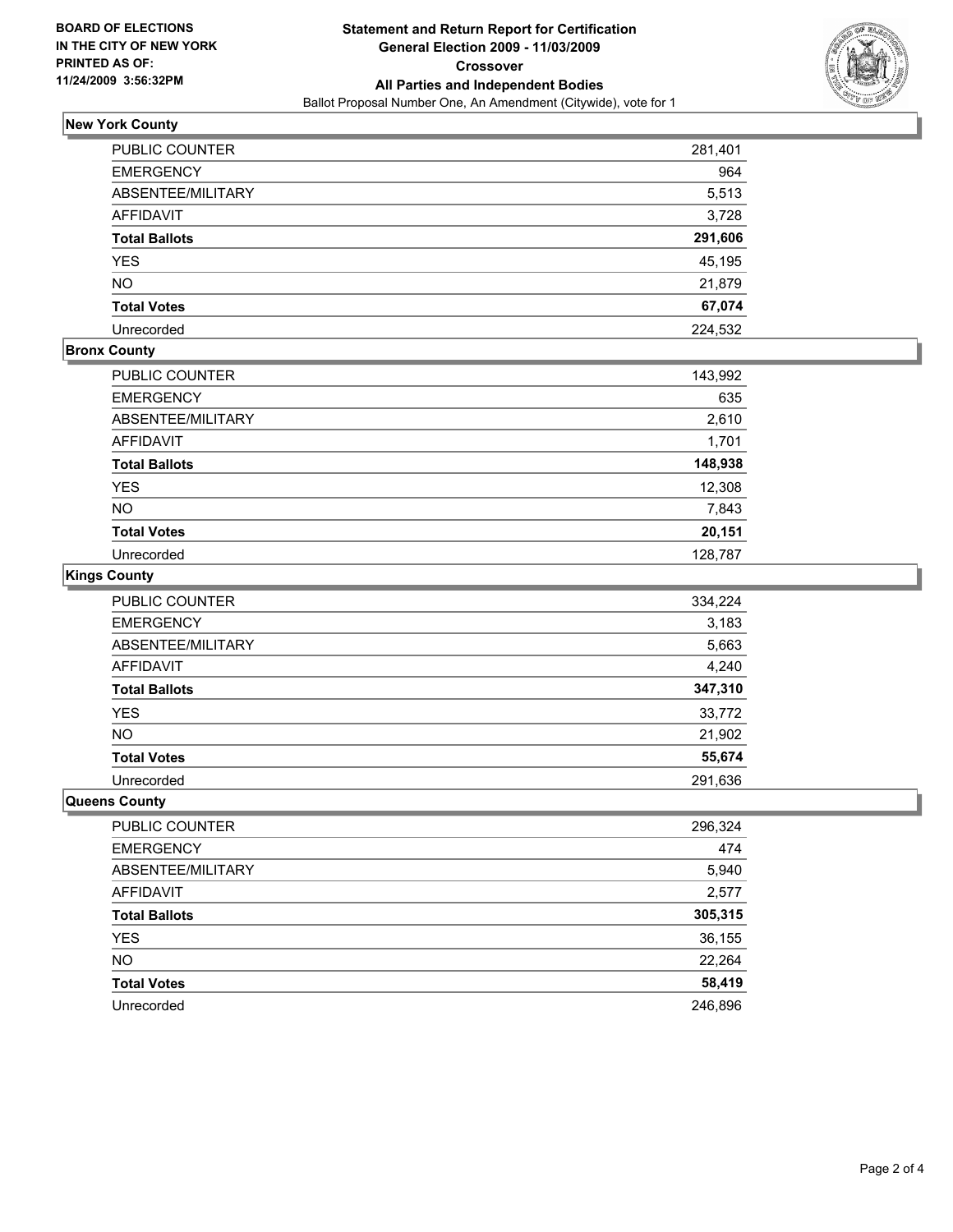

### **Richmond County**

| PUBLIC COUNTER       | 81,684 |
|----------------------|--------|
| <b>EMERGENCY</b>     | 216    |
| ABSENTEE/MILITARY    | 2,468  |
| <b>AFFIDAVIT</b>     | 520    |
| <b>Total Ballots</b> | 84,888 |
| <b>YES</b>           | 13,797 |
| <b>NO</b>            | 9,552  |
| <b>Total Votes</b>   | 23,349 |
| Unrecorded           | 61,539 |